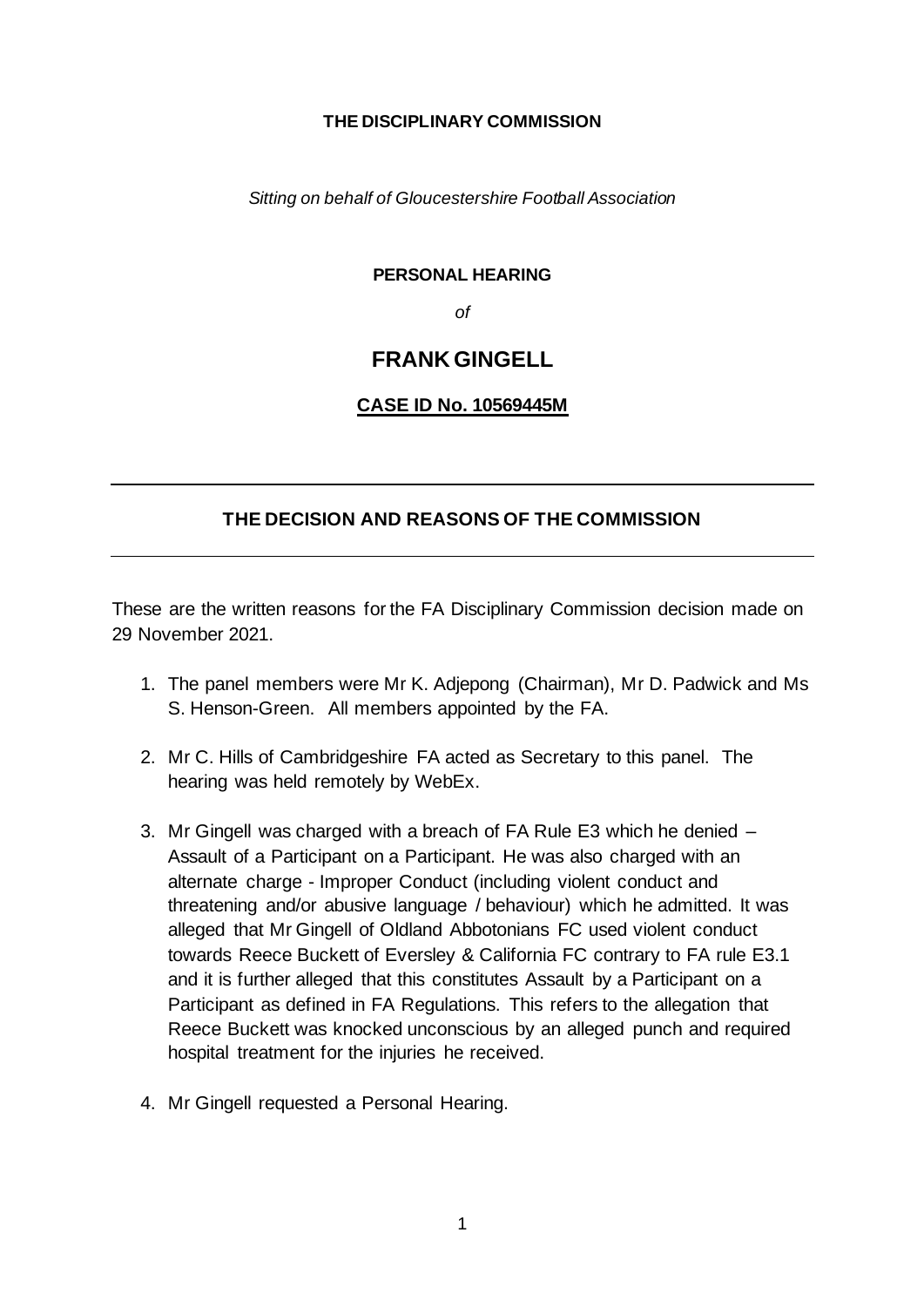5. The alleged misconduct occurred during a match between Eversley & California FC First Team (Eversley) and Oldland Abbotonians FC (Oldland) on 25 September 2021.

# 6. **Relevant FA Rules**

Rule E3.1 provides that:

*"A participant shall at all times act in the best interests of the game and shall not act in any manner which is improper or brings the game into disrepute or use any one, or a combination of, violent conduct, serious foul play, threatening, abusive, indecent or insulting words or behaviour".*

Regulation 104 (Assault of a Participant on a Participant) provides that:

*"If a Match Official's report indicates that a Participant has perpetrated an assault on another Participant causing serious bodily harm before, during or after a Match, the Affiliated Association shall without delay investigate the Referee's report".* 

- 7. The bundle of written evidence provided to the Commission included the Charge Notices, statements of witnesses: Sarah Payne (Secretary, Eversley), Reece Buckett (Player, Eversley) and Hannah Stewart (Sports Therapist, Eversley), an Oldland team sheet, video evidence and correspondence between the clubs and the FA.
- 8. In response, additional written evidence was provided including statements of witnesses: Frank Gingell (Player, Oldland), Paul Weeks (Manager, Oldland) and a statement from a committee on behalf of Oldland, a message from Paul Hendy (Helston Athletic FC) to Phil Jones, a screenshot of the Instagram account of Frank Gingell and a Reading Chronical article relating to Mr Buckett.
- 9. Upon reviewing the submitted statements and hearing the evidence provided by the witnesses, the Commission made the following observations: The decision does not purport to contain reference to all the points made. However, the absence in these reasons of any particular point, or submission, should not imply that the Commission did not take such point, or submission, into consideration when the Commission members determined the matter. For the avoidance of doubt, the Commission has carefully considered all the evidence and materials furnished regarding this case.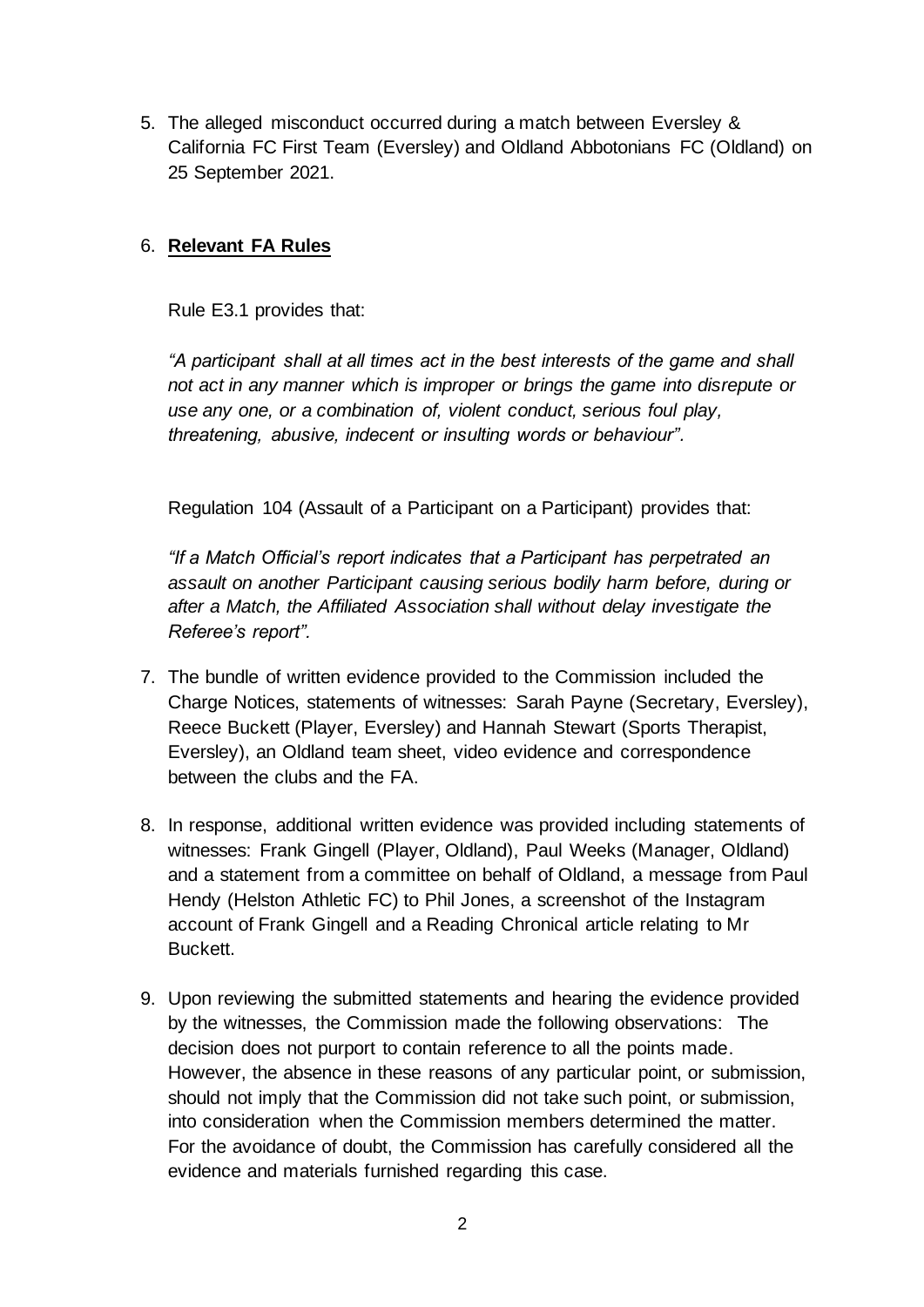- 10.Statements from Eversley make detailed comments regarding the actions of Frank Gingell, including him walking behind Reece Buckett and then throwing a punch with his left hand and knocking him to the ground. The video of the incident supports this and shows a Mr Gingell throwing a punch which appears to connect with the head of Mr Buckett at which point Mr Buckett falls to the ground for a few seconds before attempting to get to his feet. There then appears to be a melee when a teammate of Mr Buckett, Joe Moriarty, confronts Mr Gingell having seen the incident and appears to barge and kick him, for which he received a red card.
- 11.Mr Gingell provided written submissions through his club. He admitted striking Mr Buckett and stated: *"…I cannot deny the fact that I struck the opponent in question, I accept that this was wrong and not at all in the spirit of the game I do not wish to prolong proceedings by pleading not guilty and simply ask that you consider some of the background …as some form of mitigation …"*
- 12.The statements from Mr Gingell and Oldland refer to the incident within the context of a game where there were bad tackles and comments, threats of violence from Mr Buckett, who is also alleged to have grabbed the genitals of a number of Oldland players, which is alleged to have antagonised Oldland.

### **The Personal Hearing**

13.At the Hearing Reece Buckett (the Eversley Player) gave evidence that, shortly before the incident when he was punched, he was aware of another player (Frank Gingell) who was out of position hanging around him. A short time later he was punched from behind in the jaw and neck area. He said he was initially knocked out and fell to the ground. He said that he got back up, however his legs were shaking and he fell down again because 'his legs had gone'. He said he got up again and was escorted off the pitch. As a result of the punch, he said his face was swollen, he had taken time off work, he could not eat and the inside of his mouth was cut open. Under questioning, he clarified that, although his written statement had said he took one day off work, and had also mentioned at the hearing that he took three days off work, he actually took two days off. He said that there was nothing that had occurred during the game that would justify the punch he received. He said he was a physical player but it was a normal game in which he would have expected to shake hands with his opponents afterwards. He said that after the game the team sports therapist said he could not play again until he had been checked by a doctor. After the game on the Saturday, Mr Buckett went to hospital on the following Monday to check his condition. After he received the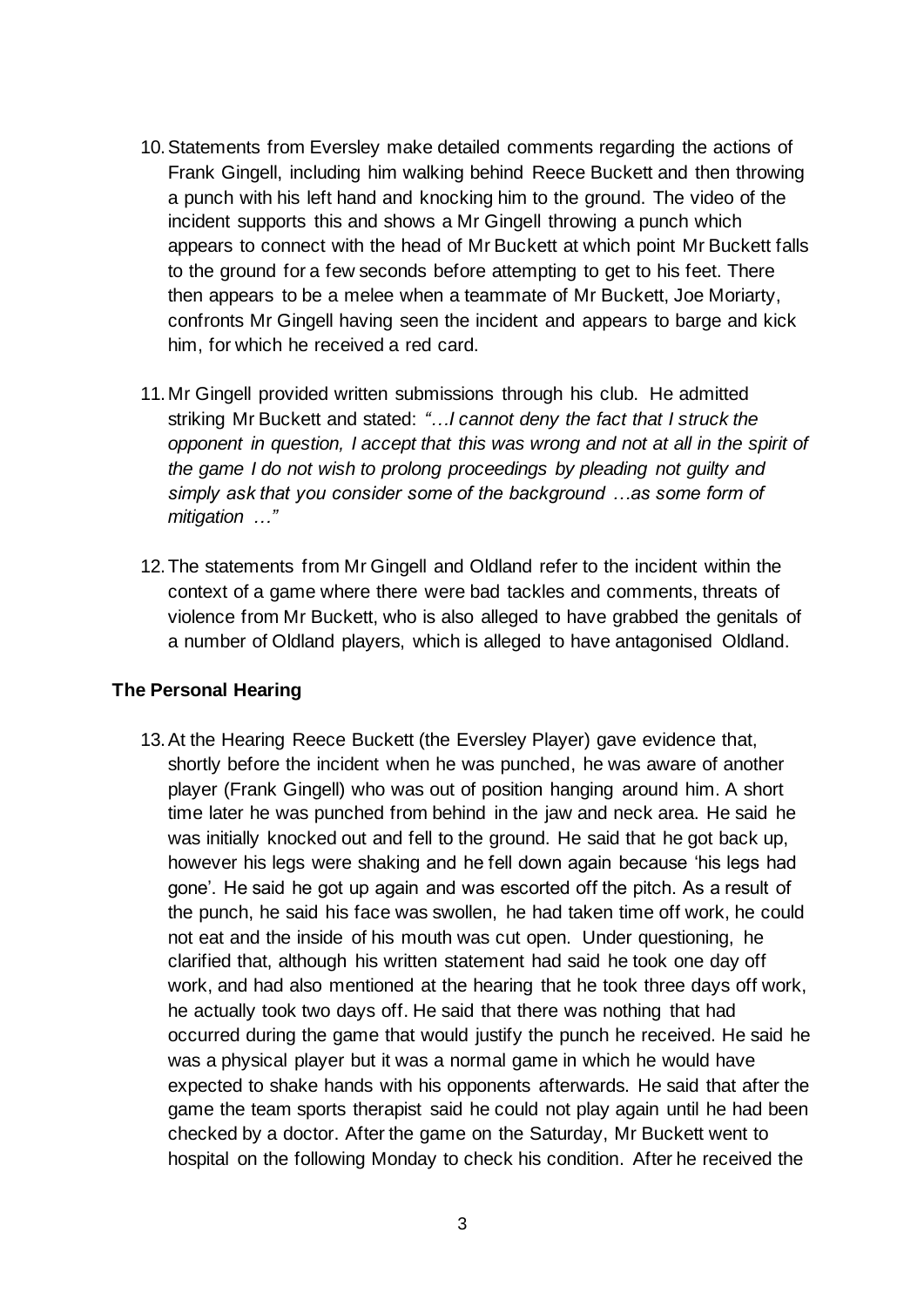'all clear' from the hospital, he played in the next match for Eversley a week later, on the following Saturday.

- 14.Hannah Stewart (the Eversley sports therapist) gave evidence that during the match she saw a commotion on the pitch and Mr Buckett on the floor holding his head. She did not see the punch. Mr Buckett tried to get up but was stumbling around. Ms Stewart said that she was not called onto the pitch to treat Mr Buckett and he finished the game, which came to an end shortly afterwards. Mr Bucket walked off the pitch on his own accord and went to the changing room block. Ms Stewart said she noticed that Mr Buckett had a swollen jaw and he was provided with an ice pack. She said that due to the fact that Mr Bucket had a head injury she advised him to have it checked at hospital as soon as possible. Ms Stewart said due to the confrontation between the players, after Mr Buckett had been punched, she felt overwhelmed, uncomfortable and anxious. Ms Stewart took Mr Buckett's word that he was fit to play football the following Saturday (as there was no medical evidence confirming this).
- 15.In response to the charges, Mr Gingell gave evidence that the match was a good game and there was some banter between the teams, however his teammates had made complaints to the referee and their manager about an opponent (Mr Buckett) grabbing them by the genitals. During the second half, and with his team winning 2-1, Mr Gingell said he was struck on the back of his head by Mr Buckett. Shortly after this, Mr Gingell said he felt Mr Buckett touch his genitals. As a result, he punched Mr Buckett and he fell to the floor. Following this, Mr Buckett's teammate, who saw the punch, ran over to him and kicked him. The referee saw this kick and issued the Eversley player with a red card. He said that after the game he was threatened and told that he would be stabbed as a result of his actions and the referee was notified about this. Under questioning, Mr Gingell acknowledged that in his written statement he said that Mr Buckett had been verbally chipping away at him before the punch, but did not mention that the reason for the punch was because Mr Buckett had touched his genitals. He also said the decision to punch Mr Buckett was a snap decision and was a mistake. He had punched Mr Buckett out of anger, and fear having been threatened during the game, however he said that he regretted what had happened and wanted to apologise. He also added that he felt remorse at how Hannah Stewart was made to feel as a result of the incident.
- 16.Paul Weeks, the manager of Oldland, gave evidence that the game was competitive and initially there was normal banter between the teams and supporters. He said that later in the game, when he realised that Mr Gingell had punched an opponent, he was disappointed as he realised that his team was likely to be reduced to 10 men if a red card was issued and there was still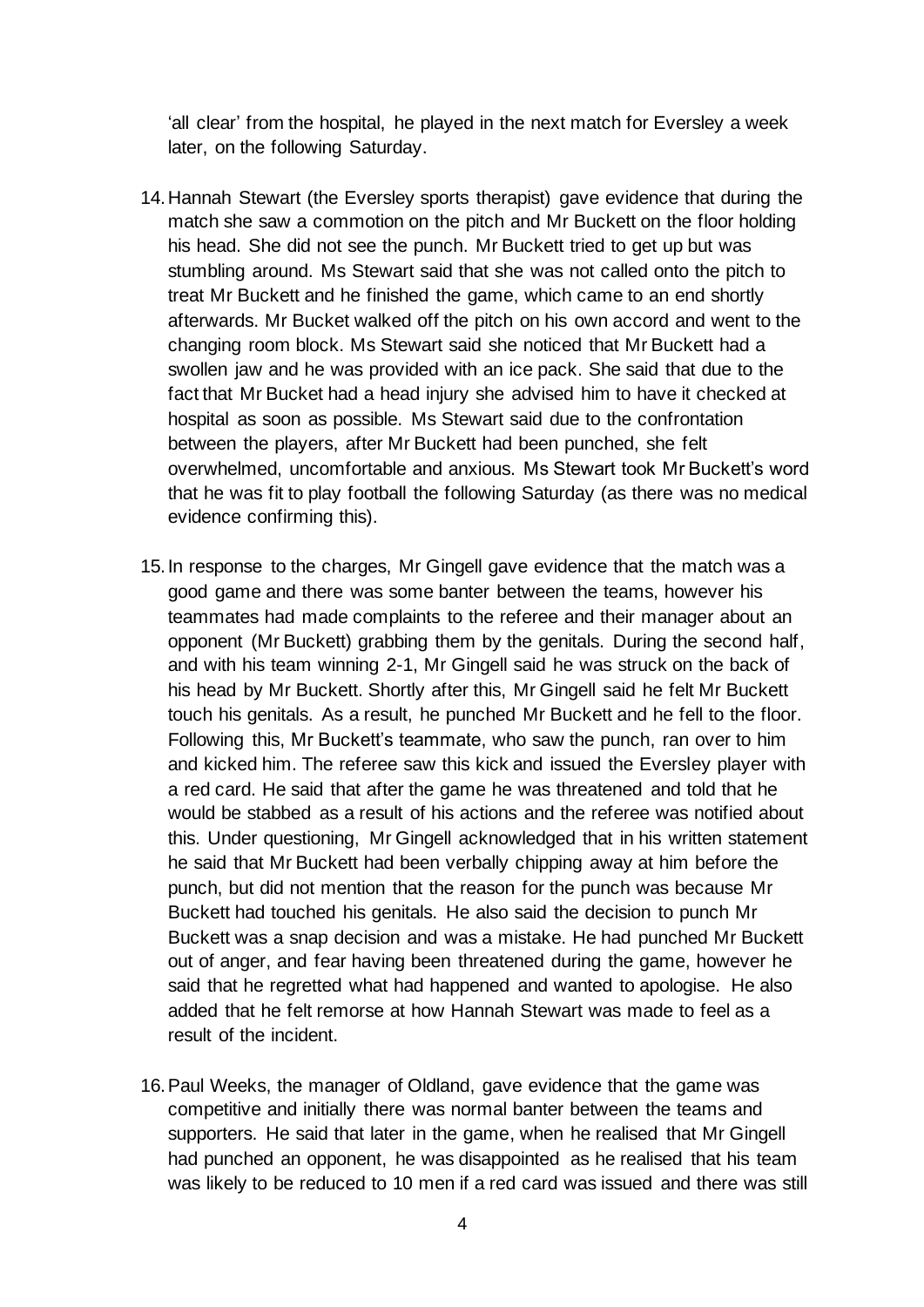5-7 minutes of the game left. He said he was concerned for Mr Gingell's wellbeing as he was taken to the side of the pitch for his own safety because he was being threatened with being stabbed. Mr Weeks said that, as a result of Mr Gingell's actions, he has been suspended and he has been docked 4 weeks of wages. He said that Mr Gingell was a competitive player that was fit, trained well and did not like to lose - he also rarely, if ever, received yellow cards during matches.

- 17.Mr Gingell made a number of closing remarks including that football meant everything to him and he would like to give something back to football.
- 18.The Commission took all aggravating and mitigating factors into account, including, but not limited to, those listed in the FA regulations when determining the level of sanction.
- 19.The burden of proving an allegation rests upon the FA. Pursuant to Regulation 8, General Provisions, the FA Disciplinary Regulations ('Disciplinary Regulations'), the standard of proof is the civil standard, namely the balance of probabilities.

### **Decision**

- 20.There were some inconsistencies between the evidence given by witnesses and the video evidence. However, in general, the Commission was impressed with the evidence given by all the witnesses. The Commission felt it was unfortunate that the referee had not made a report and was not available to give live evidence to the Commission. Having considered the wording of FA regulation 104 relating to Assault of a Participant on a Participant, the Commission noted that the regulation required that a match official's report had to indicate that the Participant "perpetrated an assault on another Participant causing serious bodily harm". The Commission noted that it had not received a match official's report in those terms and there was no medical evidence provided to the Commission to prove "serious bodily harm". In fact, Mr Buckett said he went to the hospital two days later and was given the 'all clear' to play a week later, on the following Saturday. However, there was no independent medical evidence to confirm this. As a result of the above, the Commission found that the allegation of Assault of a Participant on a Participant was not proven.
- 21.Mr Gingell admitted punching Mr Bucket and admitted the FA rule E3 charge of Improper Conduct (including Violent Conduct and Threatening and/or Abusive Language/Behaviour). The Commission took into consideration the seriousness of the violent conduct and the force of the punch which it considered to be completely unacceptable. The Commission considered this